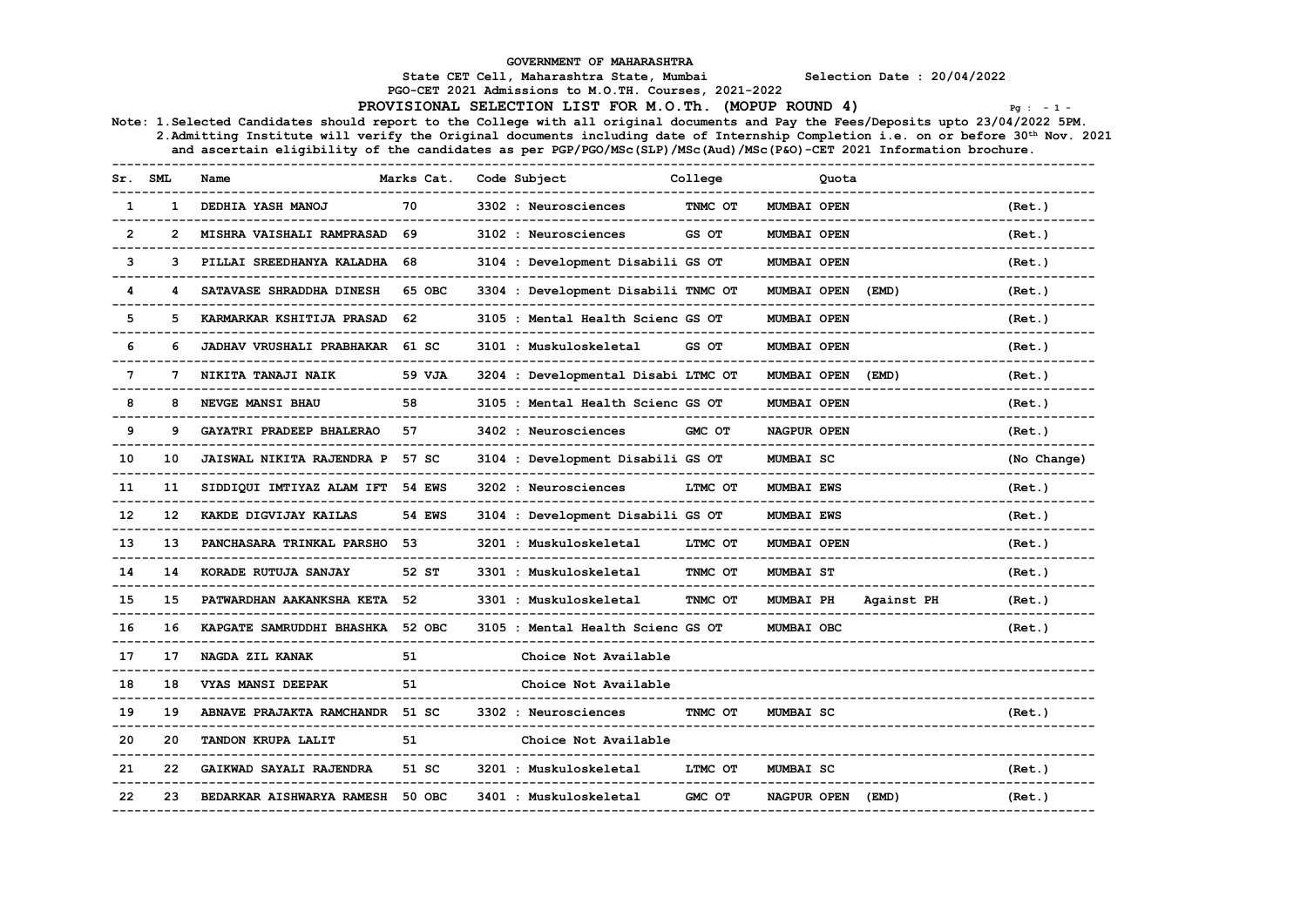|         |     |                                                                                                                                                                                                                                                            |               | GOVERNMENT OF MAHARASHTRA<br>State CET Cell, Maharashtra State, Mumbai                                          |         |                    | Selection Date : 20/04/2022  |             |  |
|---------|-----|------------------------------------------------------------------------------------------------------------------------------------------------------------------------------------------------------------------------------------------------------------|---------------|-----------------------------------------------------------------------------------------------------------------|---------|--------------------|------------------------------|-------------|--|
|         |     |                                                                                                                                                                                                                                                            |               | PGO-CET 2021 Admissions to M.O.TH. Courses, 2021-2022<br>PROVISIONAL SELECTION LIST FOR M.O.Th. (MOPUP ROUND 4) |         |                    |                              | $Pq : -2 -$ |  |
|         |     | Note: 1.Selected Candidates should report to the College with all original documents and Pay the Fees/Deposits upto 23/04/2022 5PM.                                                                                                                        |               |                                                                                                                 |         |                    |                              |             |  |
|         |     | 2. Admitting Institute will verify the Original documents including date of Internship Completion i.e. on or before 30th Nov. 2021<br>and ascertain eligibility of the candidates as per PGP/PGO/MSc(SLP)/MSc(Aud)/MSc(P&O)-CET 2021 Information brochure. |               |                                                                                                                 |         |                    |                              |             |  |
| Sr. SML |     | Name                                                                                                                                                                                                                                                       | Marks Cat.    | Code Subject                                                                                                    | College | Quota              |                              |             |  |
| 23      | 24  | DAYNASHRI GOVINDA NIMGADE 50 SC                                                                                                                                                                                                                            |               | 3401 : Muskuloskeletal                                                                                          | GMC OT  |                    | NAGPUR EMOBC Inter-se SC-OBC | (No Change) |  |
| 24      | 25  | PATEL RUCHI KANJI<br>_________________                                                                                                                                                                                                                     | 50            | Choice Not Available                                                                                            |         |                    |                              |             |  |
| 25      | 26  | DIGHE RINA VISHWAS                                                                                                                                                                                                                                         | <b>50 NTB</b> | 3101 : Muskuloskeletal                                                                                          | GS OT   | <b>MUMBAI NTB</b>  |                              | (Ret.)      |  |
| 26      | 27  | CHAUHAN KIRTI SATYANARAYA 49 EWS                                                                                                                                                                                                                           |               | 3301 : Muskuloskeletal                                                                                          | TNMC OT | <b>MUMBAI EWS</b>  |                              | (Ret.)      |  |
| 27      | 28  | SUMAI ANJALI KUMAR<br>-------------                                                                                                                                                                                                                        | 49            | Choice Not Available                                                                                            |         |                    |                              |             |  |
| 28      | 29  | FATEMA BASHIR ALI                                                                                                                                                                                                                                          | 49            | Choice Not Available                                                                                            |         |                    |                              |             |  |
| 29      | 30  | GHODERAO DISHA GANGADHAR                                                                                                                                                                                                                                   | <b>48 NTB</b> | 3204 : Developmental Disabi LTMC OT                                                                             |         |                    | MUMBAI EMVJA Inter-se VJ-NT  | (Ret.)      |  |
| 30      | 31  | GALA KINJAL JATIN<br>__________________________                                                                                                                                                                                                            | 48            | Choice Not Available<br>_____________________________                                                           |         |                    |                              |             |  |
| 31      |     | VIDISHA SHAM PANCHBHAI<br>_________________________________                                                                                                                                                                                                | 48 SC         | Choice Not Available                                                                                            |         |                    |                              |             |  |
| 32      | 34  | ELWAKA SWETA ASHOK KUMAR                                                                                                                                                                                                                                   | 48 OBC        | 3202 : Neurosciences                                                                                            | LTMC OT | MUMBAI OBC         |                              | (Ret.)      |  |
| 33      | 35. | KHAN SAIMA SHAMIM                                                                                                                                                                                                                                          | 47            | Choice Not Available                                                                                            |         |                    |                              |             |  |
| 34      | 36  | MHATRE LEENA HARISHCHANDR 47 OBC                                                                                                                                                                                                                           |               | 3104 : Development Disabili GS OT                                                                               |         | MUMBAI OBC         |                              | (Ret.)      |  |
| 35      | 37  | PASWAN NIRMALA RAMLAKHAN<br>--------------------------                                                                                                                                                                                                     | 47            | Choice Not Available                                                                                            |         |                    |                              |             |  |
| 36      | 38  | NEER KUNAL KANHOBAJI<br>----------------------------                                                                                                                                                                                                       | 47 NTC        | 3102 : Neurosciences                                                                                            | GS OT   | MUMBAI NTC         |                              | (Ret.)      |  |
| 37      | 39  | DHANANI NISHMA NOORUDDIN<br>____________________________                                                                                                                                                                                                   | 46            | Choice Not Available<br>_____________________________                                                           |         |                    |                              |             |  |
| 38      | 40  | DOD VAIBHAVI ANANT                                                                                                                                                                                                                                         | 46 OBC        | 3304 : Development Disabili TNMC OT                                                                             |         | MUMBAI EMOBC (EMR) |                              | (Ret.)      |  |
| 39      | 42  | PANDIRKAR SHIVANI MILIND<br>--------------------------                                                                                                                                                                                                     | 46 OBC        | 3301 : Muskuloskeletal<br>____________________________                                                          | TNMC OT | MUMBAI OBC         |                              | (Ret.)      |  |
| 40      | 44  | <b>BHOIR HETAL DHARMENDRA</b>                                                                                                                                                                                                                              | 45 OBC        | 3401 : Muskuloskeletal                                                                                          | GMC OT  | NAGPUR EMOBC (EMR) |                              | (CANC/NJ)   |  |
| 41      | 47  | KHOBRAGADE ASHMITA MILIND<br>__________________________________                                                                                                                                                                                            | 43            | Choice Not Available<br>---------------------------                                                             |         |                    |                              |             |  |
| 42      | 48  | WAGHMARE MONIKA ASHOK<br>---------------------                                                                                                                                                                                                             | 43 SC         | 3105 : Mental Health Scienc GS OT<br>_______________________________                                            |         | MUMBAI ST          | Inter-se SC-ST               | (CANC/NJ)   |  |
| 43      | 50  | DANDEKAR VINAYA MAHADEO                                                                                                                                                                                                                                    | 43            | Choice Not Available                                                                                            |         |                    |                              |             |  |
| 44      | 51. | SHRADDHA KAMBLE                                                                                                                                                                                                                                            | 41 SC         | 3105 : Mental Health Scienc GS OT                                                                               |         | MUMBAI ST          | Inter-se SC-ST               | (CANC/NJ)   |  |